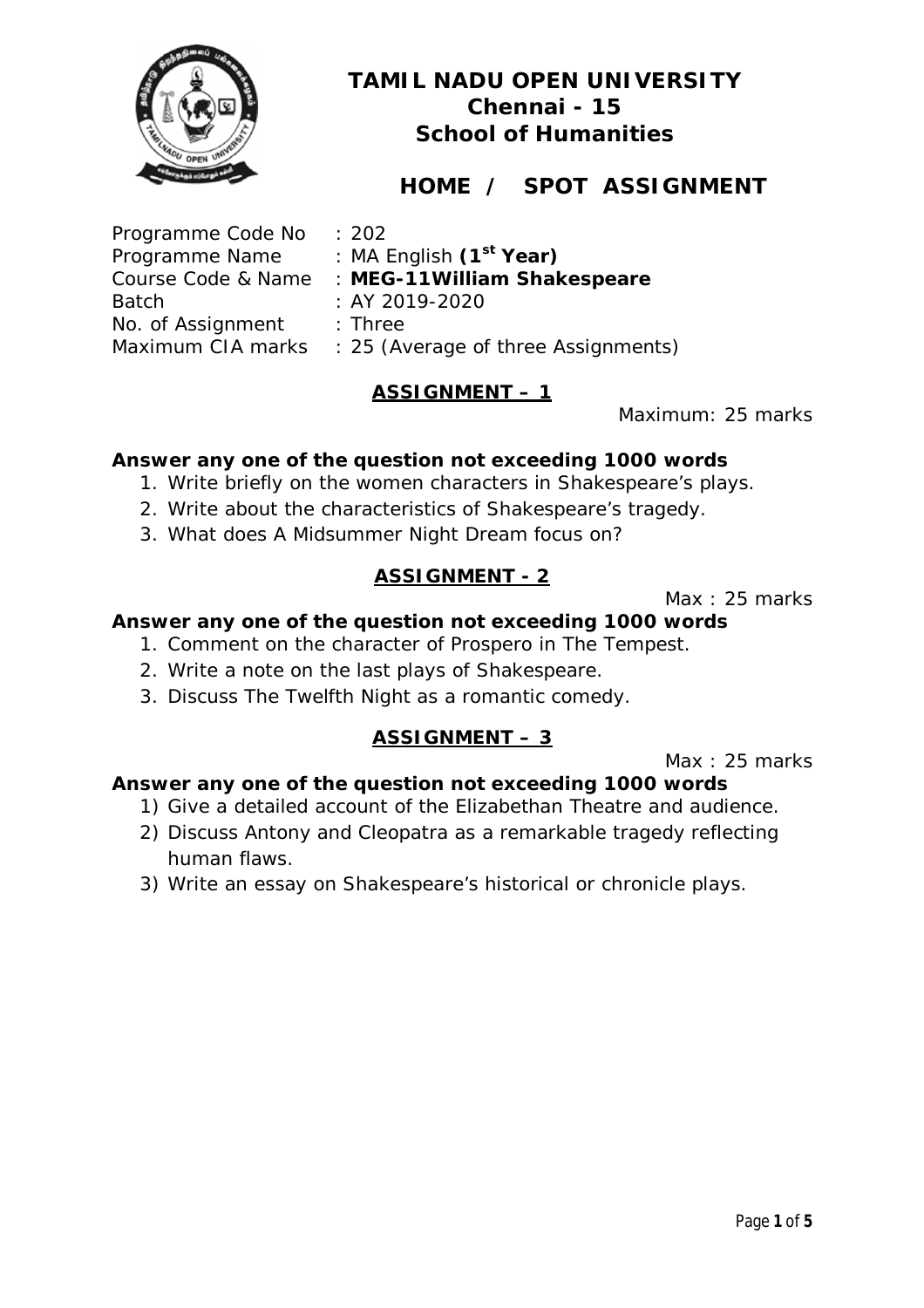

# **HOME / SPOT ASSIGNMENT**

| : 202                               |
|-------------------------------------|
| : MA English $(1st Year)$           |
| : MEG- 12 Modern English Literature |
| : AY 2019-2020                      |
| $:$ Three                           |
| : 25 (Average of three Assignments) |
|                                     |

## **ASSIGNMENT – 1**

Maximum: 25 marks

#### **Answer any one of the question not exceeding 1000 words**

- 1. What is meant by 'stream of consciousness technique'?
- 2. Discuss T.S. Eliot's contribution to modern poetry.
- 3. Write an essay on the impact of science and society as reflected in the prose of the modern age.

## **ASSIGNMENT - 2**

Max : 25 marks

#### **Answer any one of the question not exceeding 1000 words**

- 1) Write an essay on the relevance of Absurd Drama in twentieth century.
- 2) Bring out the thematic elements in 'Riders to the Sea'.
- 3) How does D.H. Lawrence defend 'novel' as superior to other forms of expression?

## **ASSIGNMENT – 3**

Max : 25 marks

- 1. Explain the term 'Meta-Fiction'.
- 2. Define science fiction. Explain with H.G. Well's style of writing.
- 3. Critically analyse Synge's Riders to the Sea.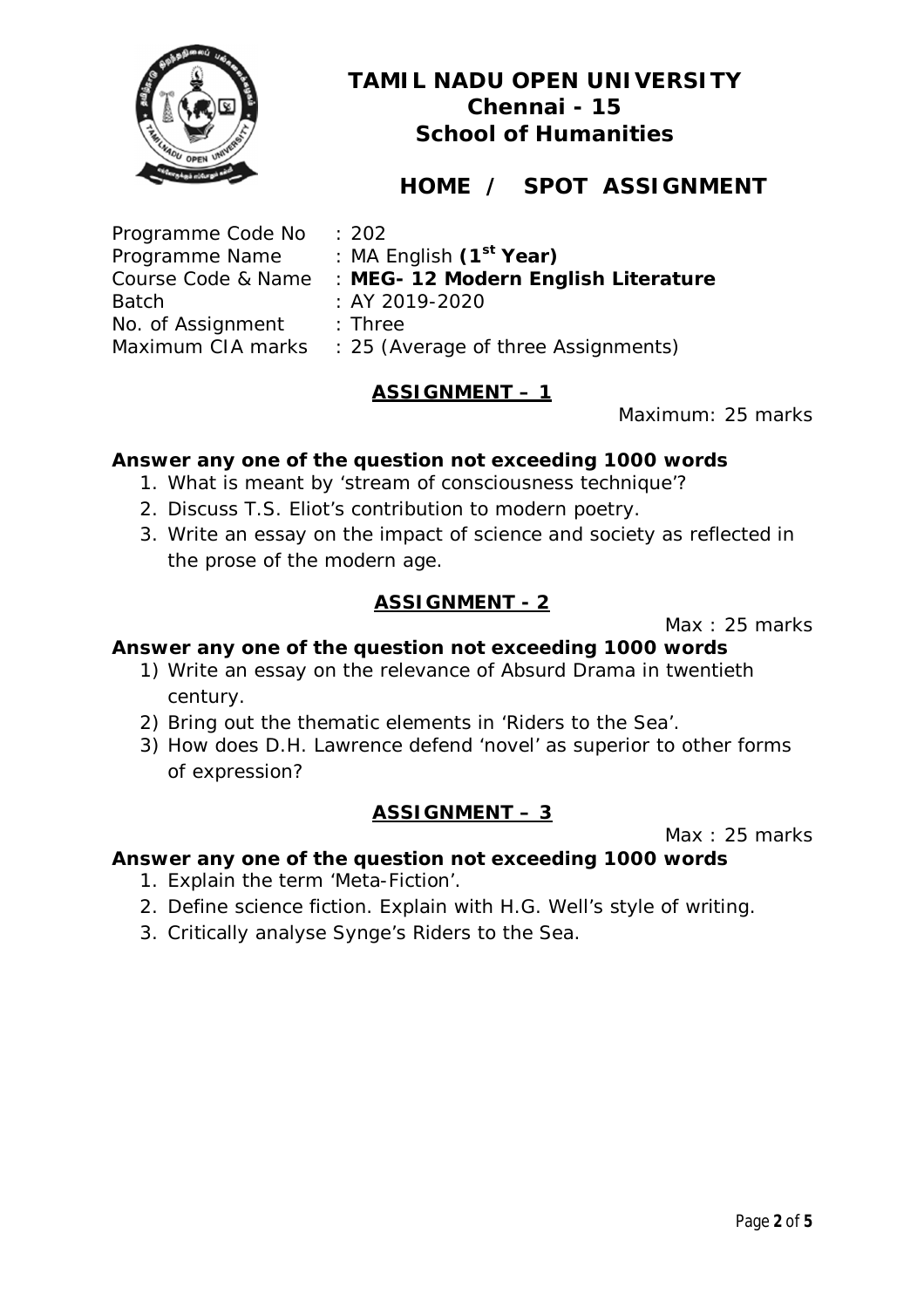

# **HOME / SPOT ASSIGNMENT**

| Programme Code No  | : 202                               |
|--------------------|-------------------------------------|
| Programme Name     | : MA English $(1st Year)$           |
| Course Code & Name | : MEG-13 Women's Writing in English |
| Batch              | : AY 2019-2020                      |
| No. of Assignment  | $:$ Three                           |
| Maximum CIA marks  | : 25 (Average of three Assignments) |

## **ASSIGNMENT – 1**

Maximum: 25 marks

#### **Answer any one of the question not exceeding 1000 words**

- 1. What is ecriture feminism?
- 2. Discuss the feminist tendencies that are reflected in Adrienne Rich's poem.
- 3. Discuss Toni Morrison's The Bluest Eyes as a typical feminist text.

## **ASSIGNMENT - 2**

Maximum : 25 marks

## **Answer any one of the question not exceeding 1000 words**

- 1. Explain the position of women dealt in Amar Jiban.
- 2. Women are shown as ignorant, suspended and emergent in Toni Morrison's 'The Bluest Eye'. Explain.
- 3. Discuss Elaine Showalter's views on women and writing.

## **ASSIGNMENT – 3**

Maximum : 25 marks

- 1. Write about feministic attitude as shown in 'Sense and Sensibility'.
- 2. Discuss Elaine Showalter's 'Towards a feminist poetics' from the feminist perspective.
- 3. Critically analyze the feministic aspects in Kate Millet's works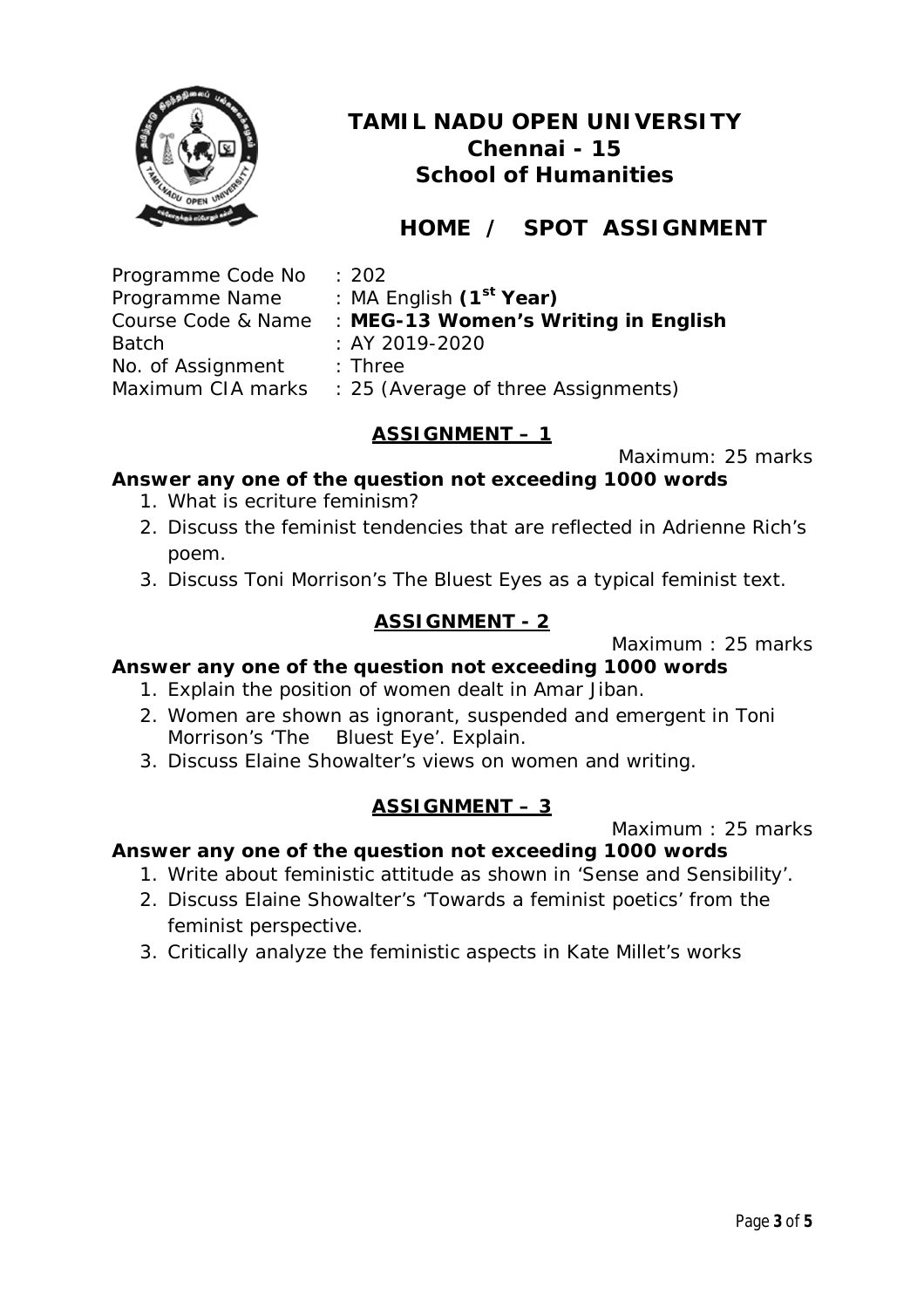

## **HOME / SPOT ASSIGNMENT**

| Programme Code No  | : 202    |
|--------------------|----------|
| Programme Name     | : MA     |
| Course Code & Name | : MEC    |
| <b>Batch</b>       | : AY 2   |
| No. of Assignment  | $:$ Thre |
| Maximum CIA marks  | : 25 (   |

MA English (1<sup>st</sup> Year) **MEG-14 American Literature** Batch : AY 2019-2020

Three

25 (Average of three Assignments)

## **ASSIGNMENT – 1**

Maximum : 25 marks

#### **Answer any one of the question not exceeding 1000 words**

- 1. What is Harlem Renaissance?
- 2. Consider *The Glass Menagerie* as an Expressionistic play.
- 3. 'Emergent Women' are dealt extensively in Alice Walker's *The Colour Purple*. Explain.

## **ASSIGNMENT - 2**

Maximum : 25 marks

#### **Answer any one of the question not exceeding 1000 words**

- 1. How does a poem become a clarification of life according to Robert Frost?
- 2. The Quest for identity of women is clearly pictured by Alice Walker in *The Colour Purpl*e. Justify.
- 3. Write about the Unicorn in *The Glass Menagerie*.

## **ASSIGNMENT – 3**

Maximum : 25 marks

- 1. What is the hidden message conveyed in 'The Age of innocence'?
- 2. Critically analyze Carl Sandburg's poem 'Chicago'.
- 3. How does 'Color Purple' focus on Black Women's life during the 1930's in the Southern United States?